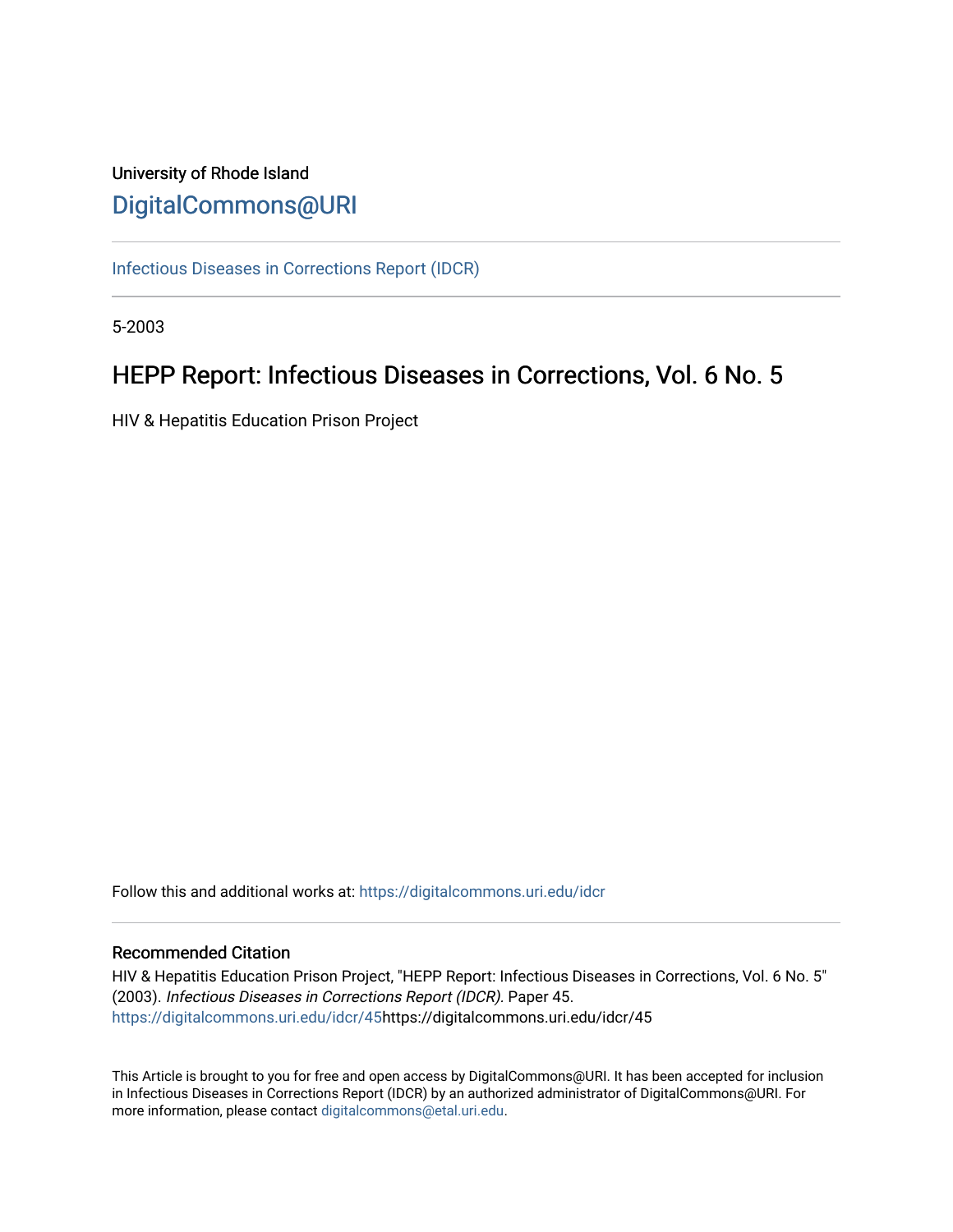

SPONSORED BY THE BROWN MEDICAL SCHOOL OFFICE OF CONTINUING MEDICAL EDUCATION.

## **ABOUT HEPP** *HEPP Report, a forum for*

**Providing Palliative Care for Incarcerated Patients**

*By Joseph Bick, M.D.\*, Director, HIV Treatment Services, California Medical Facility, California Department of Corrections*

During the past decade, this country has witnessed an increased emphasis on pain management and palliative care. Clinicians are being encouraged to more effectively alleviate pain in terminally ill patients, and there has been an intensified effort to encourage individuals to establish advance directives such as resuscitation status, living wills, and power of attorney. The routine assessment of pain has been advanced as the "fifth vital sign." These and other initiatives have raised awareness about end-of-life issues, and have contributed to an evolving standard of care for terminally ill patients.

Meanwhile, determinate sentencing, "three strikes" laws, and anti-drug initiatives have led to an overwhelming increase in the number of prisoners in this country. As of June 2002, 2.1 million people were incarcerated in this country's jails and prisons - the first time the U.S. prison and jail population exceeded two million.<sup>1</sup> At the same time, the prison population is aging, with an increase in the proportion of inmates over 50 years old. Prisoners have a higher prevalence of HIV infection, hepatitis C infection, tobacco addiction, alcoholism, substance abuse, chronic lung diseases, and musculoskeletal disorders than similarly aged men and women who are not incarcerated.<sup>2</sup> Many inmates received inadequate health care prior to incarceration, and therefore present with more sequelae and more advanced forms of their chronic illnesses.

In spite of this increase in the number of aging, chronically and terminally ill inmates, most people give little thought to how prisoners die. However, case law has established a constitutional duty under the 8th Amendment to provide care to the incarcerated that is not "indifferent to serious medical needs."<sup>3</sup> Certainly, the alleviation of pain and suffering of the terminally ill falls under this requirement.

Recently, several groups have brought attention to palliative care in the correctional setting. Standards have been drafted to help guide those providing palliative and hospice care to prisoners. 4,5,6 As of 2001, formal correctional end-of-life

Organization has published two booklets detailing pain and symptom management.<sup>7,8</sup> What follows is based upon these publications (see related resources on page 5) and the author's experiences caring for terminally ill inmates.

**Pain and Symptom Management** Terminally ill patients frequently experience pain and other unpleasant symptoms secondary to their underlying illness. Each patient should undergo a careful initial evaluation of his or her pain. A pain history should include pain location, severity, aggravating and alleviating factors, whether the pain is constant or intermittent, if the pain interferes with daily activities or sleep, and what treatments have and have not worked in the past.

Patients should undergo a careful initial physical exam, which should be repeated regularly during the course of the patient's illness. Radiographic studies can detect bone lesions that might be treated with palliative radiotherapy. In general, studies should be limited to those that are intended to lead to relief of pain or other unpleasant symptoms.

Anger, anxiety, and depression are common in those who are terminally ill. A careful psychological evaluation is therefore important when constructing a comprehensive treatment plan for the patient. The involvement of mental health professionals who are experienced with death and dying issues is invaluable.

## **Nociceptive and Neuropathic Pain**

Pain can be classified as either nociceptive or neuropathic, and each type responds differently to treatment. Nociceptive pain occurs when nerve endings are stimulated, such as when a tumor expands in an organ, or metastasizes to bone. Neuropathic pain occurs when a nerve is injured

#### *Continued on page 2*

| <b>WHAT'S INSIDE</b>                                                                                                                                                                                                               |  |
|------------------------------------------------------------------------------------------------------------------------------------------------------------------------------------------------------------------------------------|--|
| Ask the Expert <u>manual manual particle</u> part of the state and the state of the state of the state of the state of the state of the state of the state of the state of the state of the state of the state of the state of the |  |
|                                                                                                                                                                                                                                    |  |
|                                                                                                                                                                                                                                    |  |
|                                                                                                                                                                                                                                    |  |

care programs were in place in 33 states and the Federal Bureau of Prisons, with more programs under development. <sup>4</sup> The World Health *Pharmaceuticals, Gilead Sciences, Inc., GlaxoSmithKline, Merk & Co. and Schering-Plough.*

Brown Medical School | Providence, RI 02912 | 401.277.3651 | fax: 401.277.3656 | www.hivcorrections.org *If you have any problems with this fax transmission please call 800.748.4336 or e-mail us at HEPP@corrections.net*

*correctional problem solving, targets correctional physicians, nurses, administrators, outreach workers, and case managers. Published monthly and distributed by email and fax, HEPP Report provides up-to-the moment information HIV/AIDS, hepatitis, and other infectious diseases, as well as efficient ways to administer treatment in the correctional environment. Continuing Medical Education credits are provided by the Brown University Office of Continuing Medical Education. HEPP Report is distributed to all members of the Society of Correctional Physicians (SCP) within the SCP publication, CorrDocs (www.corrdocs.org).*

## **CO-CHIEF EDITORS**

**Joseph Bick, M.D.** *Director, HIV Treatment Services, California Medical Facility, California Department of Corrections*

> **Anne S. De Groot, M.D.** *Director, TB/HIV Research Lab, Brown Medical School*

## **DEPUTY EDITORS Frederick L. Altice, M.D.** *Director, HIV in Prisons Program,*

*Yale University AIDS Program*

**David P. Paar, M.D.** *Director, AIDS Care and Clinical Research Program, University of Texas, Medical Branch*

**Stephen Tabet, M.D., M.P.H** *University of Washington and Northwest AIDS Education and Training Center*

## **SUPPORTERS**

*HEPP Report is grateful for the support of the following companies through unrestricted educational grants: Major Support: Abbott Laboratories, Agouron Pharmaceuticals, and Roche Pharmaceuticals. Sustaining: Boehringer Ingelheim*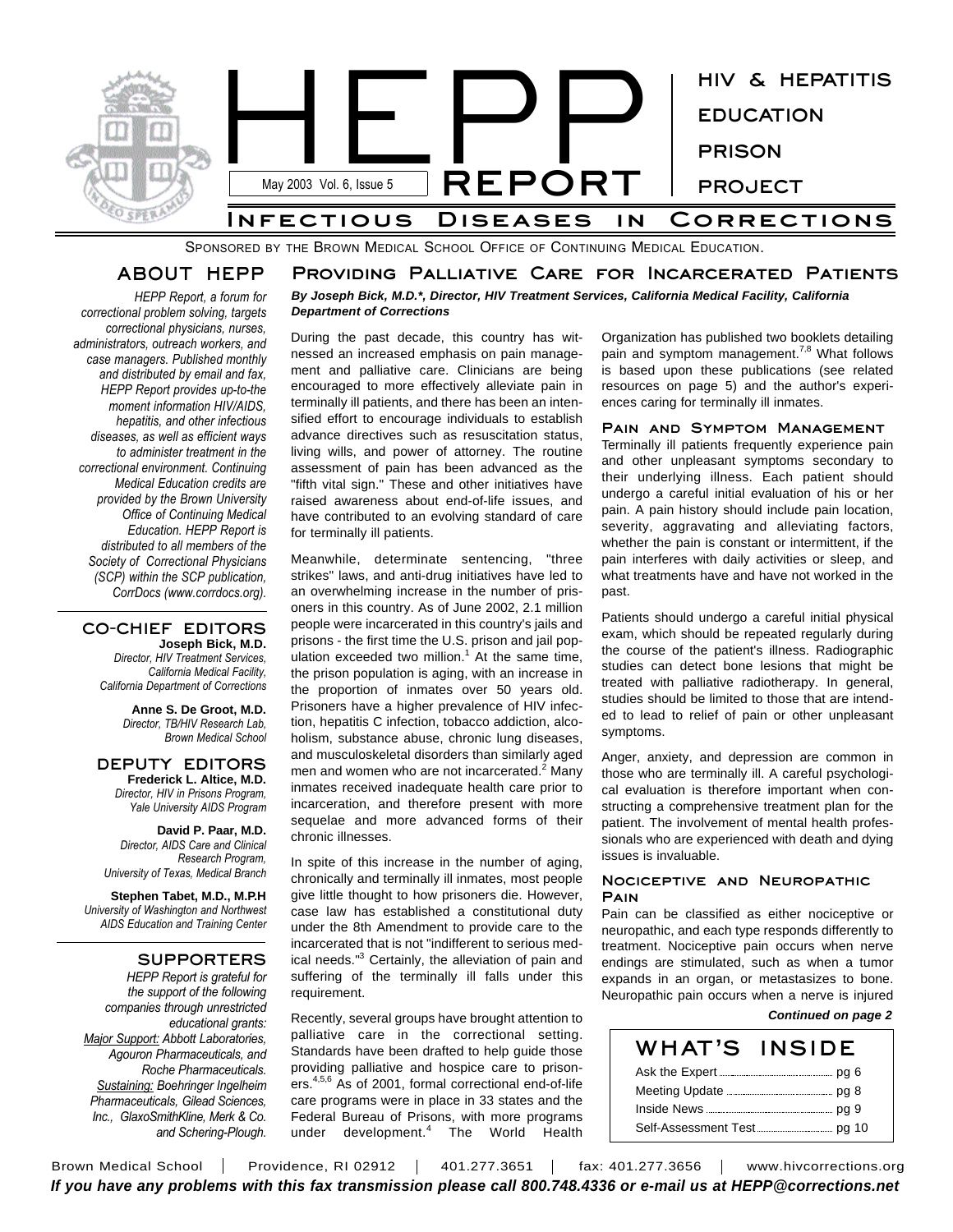## **Providing Palliative Care...** *(continued from page 1)*

or compressed, and can involve peripheral or central nerves.

Nociceptive pain is usually responsive to analgesics, whereas neuropathic pain may not be adequately relieved by analgesics alone. With neuropathic pain, additional benefit may be achieved with the use of tricyclic antidepressants or anticonvulsants. Amitriptyline or imipramine in starting doses of 25-50 mg orally each day can provide significant relief. Doses should be titrated as tolerated to 50-100 mg each day. These agents should be administered at bedtime as they can cause sedation, dry mouth, and postural hypotension. The anticonvulsants carbamazepine (Tegretol) and valproic acid (Depakene) can also be helpful in the treatment of neuropathic pain. Carbamazepine should be started at an initial dose of 100 mg twice daily and increased by 200 mg a day every few days as tolerated. Valproic acid is initially dosed at 500 mg at bedtime, and increased if necessary 200 mg every few days to a maximum dose of 1500 mg.

## **Administering Analgesics**

The World Health Organization emphasizes that analgesics should be given by mouth and on a fixed schedule. In situations where oral treatment is not feasible, rectal suppositories, transdermal patches, or subcutaneous injections can be used. (See Tables 1 and 2 for dosing schedules of common analgesics.)

Analgesics prescribed for severe pain in the setting of a terminal illness should be administered at fixed intervals to avoid cycles of poorly controlled pain and the associated anxiety and psychological distress of worrying about the next dose of medication. Analgesic doses should be increased as needed, with each subsequent dose administered before the prior dose has worn off. If the patient waits until the pain is significant before requesting an additional dose, consistent relief of pain will not be achieved. Long-acting analgesics should be used for the majority of a patient's daily dose, with additional rescue doses prescribed for "breakthrough" pain caused by activities such as movement or dressing changes. Typical rescue doses should be 50- 100% of the dose being given every 4 four hours.

With regular use, tolerance to narcotic analgesics commonly develops. This physiologic process necessitates the use of higher narcotic doses to provide the same degree of relief. Patients develop a physical dependence and will experience withdrawal symptoms if narcotics are rapidly tapered or discontinued. This is not the same as addiction or psychological dependence, where patients demonstrate cravings for narcotics and a preoccupation with getting them.

## **Table 1: Non-Narcotic Oral Analgesics**

| <b>Medication</b>       | <b>Dose</b>      | <b>Interval</b>                  |
|-------------------------|------------------|----------------------------------|
| Aspirin                 | $500 \text{ mg}$ | Every 4-6 hours                  |
| Acetaminophen (Tylenol) | 650 mg           | Every 4-6 hours, max 3 grams/day |
| Ibuprofen (Motrin)      | 400-600 mg       | Every 4-6 hours                  |
| Indomethacin (Indocin)  | $25 \text{ mg}$  | Every 6 hours                    |
| Tramadol* (Ultram)      | 50-100 mg        | Every 4-6 hours                  |

*\* Tramadol is a centrally acting synthetic analgesic with both narcotic and non-narcotic properties.*

**Table 2: Narcotic Analgesics\*\***

| <b>Medication</b>                       | Dose                   | Route                                             | <b>Dosing Interval</b>                                            |
|-----------------------------------------|------------------------|---------------------------------------------------|-------------------------------------------------------------------|
| Codeine                                 | Starting<br>Dose 30 mg | By mouth                                          | Every 4 hours                                                     |
| Morphine                                | 10-15 $mg$             | By mouth, rectum,<br>or subcutaneous<br>injection | Every 4 hours (long-acting tablets)<br>are dosed every 12 hours)  |
| Oxycodone<br>(Roxicodone,<br>OxyContin) | $5-15$ mg              | By mouth or<br>rectum                             | Every 4-6 hours (long-acting<br>tablets are dosed every 12 hours) |
| Levorphanol<br>(Levo-Dromoran)          | $1-2$ mg               | By mouth                                          | Every 6 hours                                                     |
| Methadone                               | $5-10$ mg              | By mouth                                          | Every 6-12 hours                                                  |
| Fentanyl<br>(Duragesic)                 | 50-75 mg               | Transdermal patch                                 | Replace patch every 72 hours                                      |

*\*\*Complete prescribing information is beyond the scope of this article. Clinicians should consult a more complete reference prior to prescribing for patients.*

| TABLE 3: MEDICATIONS FOR THE TREATMENT OF NAUSEA AND VOMITING |
|---------------------------------------------------------------|
|---------------------------------------------------------------|

| Drug class         | <b>Medication</b>                           | <b>Dose</b>                        | <b>Preferred route</b> |
|--------------------|---------------------------------------------|------------------------------------|------------------------|
| Neuroleptics       | Prochlorperazine (Compazine)                | $5-10$ mg<br>every 6-8 hours       | By mouth               |
|                    | Prochlorperazine (Compazine)<br>suppository | 25 <sub>mg</sub><br>every 12 hours | By rectum              |
|                    | Promethazine hydrochloride<br>(Phenergan)   | 25 mg every 4-6<br>hours as needed | By mouth or<br>rectum  |
| Antihistamines     | Hydroxyzine (Atarax, Vistaril)              | 50-100 mg<br>every 6-8 hours       | By mouth               |
| <b>Prokinetics</b> | Metoclopramide (Reglan)                     | 10-20 $mg$<br>every 6 hours        | By mouth               |

Most pain can be relieved with appropriate doses of analgesics. When treating pain in terminally ill patients, the right dose is the dose that provides adequate pain relief. Depending on the patient, this could be 5 mg to 1000 mg of morphine (or its equivalent) every four hours. It may also be necessary to decrease the dosing interval of extendedrelease oral transdermal preparations.

Since most narcotics are metabolized by the liver, caution is necessary when treating patients with serious liver disease. Most narcotics are excreted by the kidneys, so individuals with renal failure can have metabolite accumulation. Dosing should be individualized based upon pain relief and side effects.

## **Mitigating Analgesic Side Effects**

Common side effects of narcotic analgesics

include constipation, nausea, and emesis. Drowsiness and confusion often occur when narcotic analgesics are first taken. With time, these side effects tend to diminish. Patients who continue to be sedated or confused may require a dose reduction.

Laxatives should be prescribed for all patients receiving narcotics before problems with constipation develop. The routine use of a stool softener, such as docusate 200 mg, 2-3 times a day is useful. The additional regular use of an oral agent that stimulates peristalsis (such as senna) is often sufficient to maintain regular bowel function. The dose of senna is 2 tablets every 6-12 hours. Patients will also occasionally require a stimulant laxative suppository or an enema to relieve more severe constipation.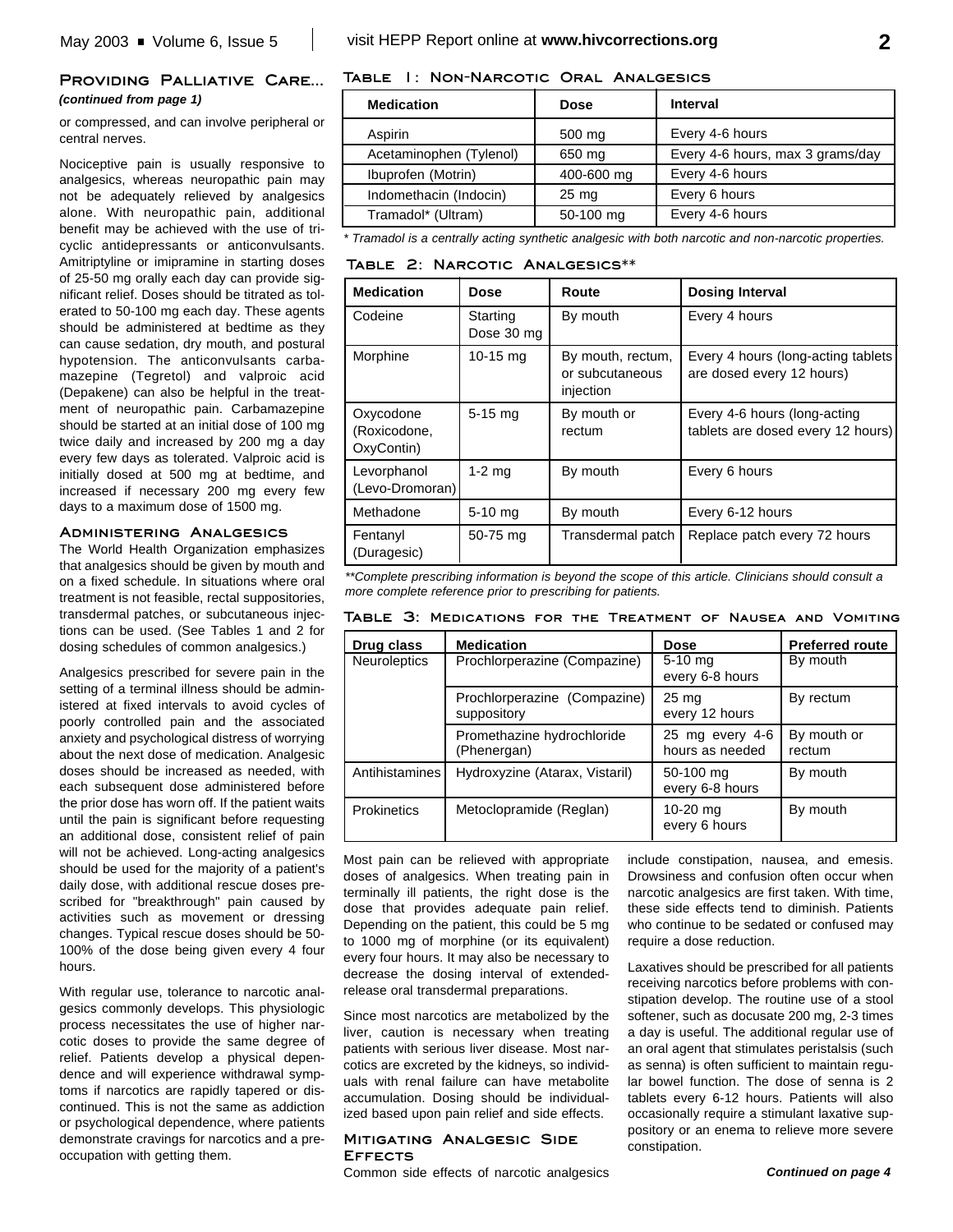# **Letter from the Editor**

### *Dear Colleagues:*

*This month we have two substantive articles vital to all correctional providers. Dr. Joseph Bick gives a practical, erudite explication of providing palliative and end-of-life care in correctional facilities. Likewise, Dr. Stephen Tabet presents a case study of a patient with AIDS and widely metastatic lung cancer who has decided he does not want chemotherapy but is concerned about pain. Dr. J. Randall Curtis of the University of Washington provides the case study discussion, noting issues the physician should address first, what issues to address with the patient and how, and other important aspects of the case to consider.*

*This clinical approach is juxtaposed with a very real example of an inmate's personal experience: a letter recently received at the California Medical Facility from the wife of an inmate who died in the prison hospice, and who kindly allowed us to publish her letter in this issue.*

*All correctional providers have to deal with death and dying. This issue of HEPP Report once again provides front-line correctional clinicians the tools needed to approach the problem, as well as the thought processes needed to approach the problem well. These articles recognize the need to involve the entire correctional system in providing the residents with quality endof-life care. Specific suggestions to involve correctional administration and staff on this issue are invaluable. Death and dying is something most people can empathize with, and this aspect of care can serve as a bridge for other areas of health care interaction with security staff.*

*After reading this month's issue, you should be familiar with the issues surrounding palliative and end-of-life care to for inmates, including managing pain effectively, communicating with patients, and overcoming challenges unique to the correctional system. As usual, every issue of HEPP Report has tremendous value and provides CME credit as well. This one is no exception. Enjoy it and I hope you learn as much as I did.*

*Sincerely,*

*David L. Thomas, M.D., J.D. Chair, Division of Correctional Medicine and Department of Surgery NSU-COM, Ft. Lauderdale, Fla.*

## **Subscribe to HEPP Report**

Fax to **617-770-3339** for any of the following: *(please print clearly or type)*

|                                                                                                                                                                                                                                | Yes, I would like to add/update/correct (circle one) my contact information for my complimentary<br>subscription of HEPP Report fax/email newsletter. |  |  |
|--------------------------------------------------------------------------------------------------------------------------------------------------------------------------------------------------------------------------------|-------------------------------------------------------------------------------------------------------------------------------------------------------|--|--|
| Yes, I would like to sign up the following colleague to receive a complimentary subscription of<br>HEPP Report fax/email newsletter.                                                                                           |                                                                                                                                                       |  |  |
| Yes, I would like my HEPP Report to be delivered in the future as an attached PDF file in an<br>email (rather than have a fax).                                                                                                |                                                                                                                                                       |  |  |
|                                                                                                                                                                                                                                |                                                                                                                                                       |  |  |
| <b>CHECK ONE:</b><br>O Pharmacist O Medical Director/Administrator O HIV Case Worker/Counselor                                                                                                                                 | O Physician C Physician Assistant C Nurse/Nurse Practitioner C Nurse Administrator<br>O Other                                                         |  |  |
|                                                                                                                                                                                                                                |                                                                                                                                                       |  |  |
|                                                                                                                                                                                                                                |                                                                                                                                                       |  |  |
| EMAIL: The contract of the contract of the contract of the contract of the contract of the contract of the contract of the contract of the contract of the contract of the contract of the contract of the contract of the con |                                                                                                                                                       |  |  |

**Faculty Disclosure**

In accordance with the Accreditation Council for Continuing Medical Education Standards for Commercial Support, the faculty for this activity have been asked to complete Conflict of Interest Disclosure forms. Disclosures are listed at the end of articles. All of the individual medications discussed in this newsletter are approved for treatment of HIV and hepatitis unless otherwise indicated. For the treatment of HIV and hepatitis infection, many physicians opt to use combination antiretroviral therapy which is not addressed by the FDA.

> **Senior Advisors** Karl Brown, M.D. *Rikers Island Jail*

John H. Clark, M.D., M.P.H., F.S.C.P. *Los Angeles County Sheriff's Department*

> Theodore M. Hammett, Ph.D. *Abt Associates*

Ned E. Heltzer, R.Ph., M.S. *Heltzer Associates*

Ralf Jürgens *Canadian HIV/AIDS Legal Network*

Joseph Paris, Ph.D., M.D. *CCHP Georgia Dept. of Corrections*

Renee Ridzon, M.D. *Bill & Melinda Gates Foundation*

Mary Sylla, J.D. *CorrectHELP: Corrections HIV Education and Law Project*

David Thomas, M.D., J.D. *Division of Correctional Medicine, NovaSoutheastern University College of Osteopathic Medicine*

Louis C. Tripoli, M.D., F.A.C.F.E. *Correctional Medical Institute, Correctional Medical Services*

Lester Wright, M.D. *New York State Department of Corrections*

**Associate Editors** Scott Allen, M.D. *Rhode Island Department of Corrections*

Peter J. Piliero, M.D. *Associate Professor of Medicine, Consultant, New York State Department of Corrections, Albany Medical College*

Dean Rieger, M.D. *Indiana Department of Corrections*

Josiah Rich, M.D. *Brown University School of Medicine, The Miriam Hospital*

> Steven F. Scheibel, M.D. *Regional Medical Director Prison Health Services, Inc.*

> David A. Wohl, M.D. *University of North Carolina*

> > **Managers** Craig Grein *Brown University*

Michelle Gaseau *The Corrections Connection*

**Layout** Kimberly Backlund-Lewis *The Corrections Connection*

**Distribution** *Screened Images Multimedia*

**Managing Editor** Elizabeth Herbert *HIV/Hepatitis Education Prison Project*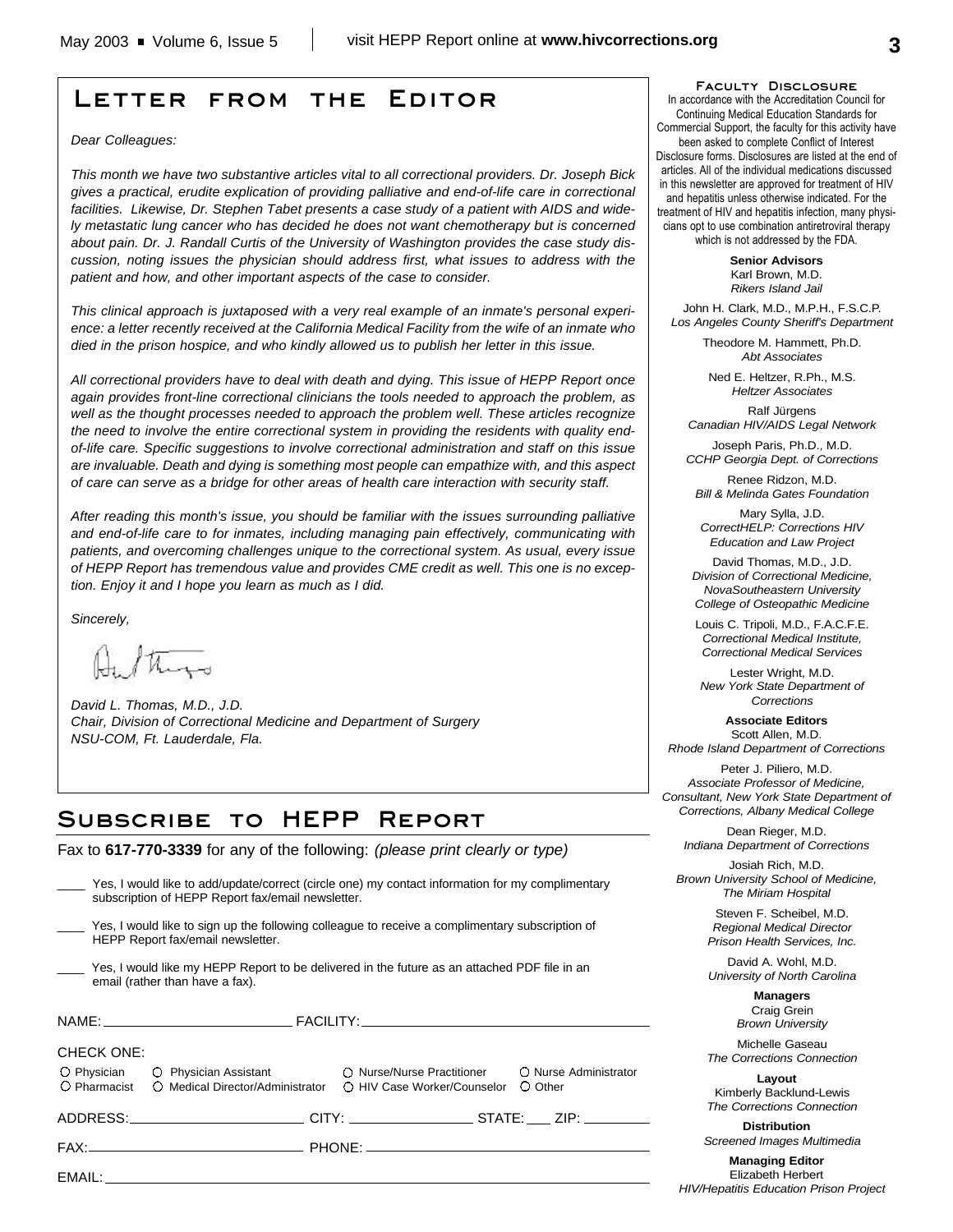## **This letter was received in April of 2003 at the California Medical Facility Hospice in Vacaville, California, and reprinted with the permission of the family.**

## *Dear Chaplain:*

*I am writing to thank you for your diligence in helping my son and I visit John\* on April 4, 2003. Because of your assistance, my son Stephen\* was able to meet his birth father for the first time. I'm not sure you realize what this meant to my son, although I am certain that you understand what it meant to John.*

*When I told my son that I had heard that his birth father was terminally ill and in prison, Stephen struggled with the idea of meeting his father after 25 years. It took him a few hours to decide that he would like to meet him if he could. That's where you came in. Without your assistance, it could have taken many months to get in, and then it would have been too late. Due to your diligence, my son and I were able to meet with John and give him and Stephen a sense of closure. In addition, my son has learned many valuable lessons that he will carry with him throughout his life. He has learned to be more forgiving and less judgmental; and to look at every individual as a human being. He also learned that John didn't abandon Stephen, John abandoned himself. In the few hours that we were there, Stephen's years of hatred towards John dissolved into a kind of loving understanding of his birth father; not as a useless faceless criminal, but as a frail human being whose mistakes cost him dearly.*

*As of this writing, John passed away a little more than 24 hours ago there at CMF at the age of 48. I am hopeful that his visit with the son he had not seen in almost 25 years provided him some measure of comfort and helped him transition into the world beyond this one, even if he was not allowed the privilege of dying a free man.*

*Once again, I want to thank you for your efforts on our behalf and let you know that you make a difference not only in the lives of the inmates at CMF, but also to those whose lives are connected to those inmates. Please feel free to share this letter with other staff and to let them know that what they do is far more than just a job. Thank you again.*

*\*All names have been changed.*

## **Providing Palliative Care...** *(continued from page 2)*

Nausea and vomiting are common in patients being treated with narcotic analgesics. These symptoms can also be due to concomitant medications, constipation, renal failure, gastrointestinal disease, electrolyte abnormalities, and central nervous system disease. An effort should be made to determine the etiology of the patient's symptoms. Some useful medications for managing nausea and vomiting are listed in Table 3.

## **Challenges in Correctional SETTINGS**

Approximately 75% of prisoners have a history of drug and/or alcohol abuse.<sup>9</sup> Given the opportunity, many prisoners continue to abuse drugs while incarcerated. Some prisoners who lack valid indications for narcotic analgesics amplify their symptoms in an attempt to obtain a prescription for these medications. Other patients who have a legitimate need for narcotics are victimized by inmates who coerce them to give up some or all of their medications. Correctional staff who witness these behaviors may actively discourage clinicians from prescribing these medications or create other roadblocks, and clinicians who have been deceived by prisoners may be less likely to believe their patients.

## **Solutions**

Directly observed therapy (DOT) can be used to limit the diversion of controlled substances. Except in the case of slow release preparations, consideration should be given to crushing narcotics and mixing them with water before administration.

It is useful to have a formulary that presents a broad range of options for the treating clinician. Long-acting patches and pills are very helpful for treating pain in terminally ill patients. Some patients will be troubled by side effects from one type of narcotic analgesic, but will do well on another. The more options available to the clinician, the more likely that the patient's pain and other symptoms will be adequately addressed.

A multidisciplinary pain management team is very useful. Team members can include the attending physician, mental health clinicians, nurses, pharmacists, neurologists, pain management specialists, and a chaplain. Utilizing the collective knowledge and experience of different disciplines increases the likelihood that the patient will receive the best possible individualized approach to his or her symptoms.

## **Palliative Care Settings**

Some systems routinely transfer all inmates to community hospitals when they are nearing death. In many cases, however, the continuation of aggressive care is futile and leads to unnecessary pain and suffering. In an outside hospital, prisoners are more likely to be shackled because of security concerns. Family visitation may be more restricted in community facilities, which can result in the dying patient spending their last days or weeks isolated from family members and others close to them. For many terminally ill inmates who are not granted compassionate parole or release, allowing the patient to die in the correctional setting can be more compassionate than a hospital transfer.

Palliative and end-of-life care can be provided in a number of settings. Although it is not necessary to build a new unit to serve as a hospice, physical plant modifications may be required. If possible, do not house patients who have opted for palliative care together with those receiving aggressive curative measures. Clinicians often find it difficult to switch from a curative approach to a palliative model as they move from patient to patient. Patients who have elected comfort care often find it distressing to be housed with those who are being treated more aggressively, and may be troubled with doubt and regret about their decision.

## **Staff Commitment**

Nothing will succeed in the correctional setting without the support and active participation of senior custody staff. Correctional administrators must believe that a program of palliative and end-of-life care can be securely provided, is fiscally prudent, and will not result in adverse media attention and/or litigation. Some correctional administrators are receptive to the idea of improving end-oflife care based upon their own personal experiences with illness and death. Unless legitimate security and fiscal issues are addressed, however, few will be willing to support this type of program.

### **Costs**

End-of-life care programs may require additional staffing. On the other hand, the costs associated with housing terminally ill patients in acute care hospitals during their last weeks or months can be extraordinary. In many cases, the costs associated with a quality end-of-life care program can be offset by avoiding unnecessary community hospitalizations.

## **Hospice Admission Criteria**

Not all health care providers are familiar with hospice and palliative care. Obtaining a truly informed consent to forego aggressive measures can be difficult within the correctional environment. Prior to hospice placement, patients should undergo a careful evaluation to ensure that they do in fact have a terminal illness likely to lead to death within the next six months. An effort should be made to ensure that all possible curative and or life extending measures have been considered and discussed with each patient. Patients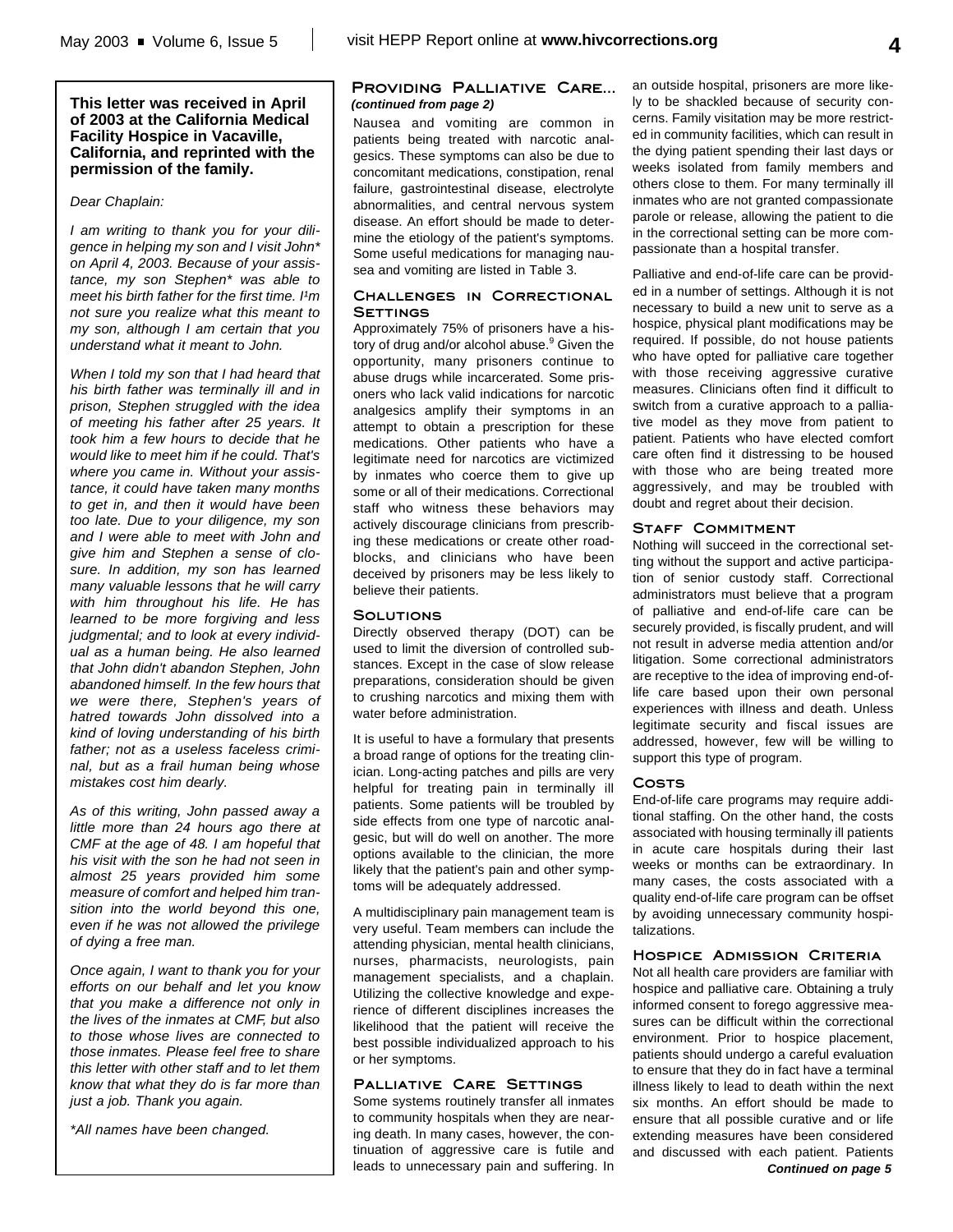## **Providing Palliative Care...** *(continued from page 4)*

should be educated about hospice and palliative care, and given an opportunity to visit the hospice unit. Assuming they choose to forego curative measures, only then should the patients be consented for transfer to the hospice unit.

## **Advanced Directives**

Choosing hospice care is a decision to pursue comfort and palliation over aggressive life-prolonging interventions. Patients should be given the opportunity to decide whether they want to be resuscitated in the event that their heart stops or they can no longer breathe without the assistance of a ventilator. For most of those who elect hospice care, a do not resuscitate (DNR) status is appropriate. However, requiring a patient to choose DNR status in order to have access to hospice services runs counter to community practice and can be coercive.

Living wills, which provide guidelines for what a patient would like done if he or she can no longer make medical decisions, can be useful. Some patients prefer to designate a health care power of attorney. Discussions should be held with patients as early as possible to ensure that their preferences are respected.

### **Volunteers**

Both community and inmate volunteers can play an important role in a correctional end-of-life program. Community volunteers can be recruited from local churches, mosques, synagogues, hospice organizations, and religious-based service organizations. Many inmates are enthusiastic about participation in a pastoral care services (PCS) program, and can improve terminally ill patients' quality of life. Some inmates choose to participate as a way to seek personal redemption. Others, facing the possibility of their own death in jail or prison, volunteer with the hope that their participation will decrease the likelihood that they will someday die alone.

All potential volunteers must be carefully screened prior to involvement in a correctional PCS program. Volunteers from the community should be interviewed to determine their motivation for involvement and whether they appear to be suitable candidates. If deemed appropriate, community volunteers must then undergo a custodial background check to ensure that they have no criminal issues that would preclude their involvement. Likewise, the PCS coordinator should carefully interview inmates seeking to become volunteers. Potential inmate volunteers should be carefully evaluated by correctional staff to determine if they have a history of preying on vulnerable individuals. Additional factors to consider include in-custody drug offenses and other recent rules violations.

## **Education**

An ongoing education program for caretakers of the terminally ill is

## **End-of-Life Resources**

**National Prison Hospice Association** www.npha.org npha@npha.org Call: 303-544-5923

**The GRACE Project** Guiding Responsive Action for Corrections at End-of-Life www.graceprojects.org graceprojects@voa.org Call: 800-899-0089

**World Health Organization** http://www.whocancerpain.wisc.edu/

**American Academy of Hospice and Palliative Medicine** www.aahpm.org Call: 847-375-6312

essential. Clinicians must be able to manage pain, nausea, emesis, shortness of breath and other symptoms that occur in individuals with terminal illnesses. All staff and volunteers should receive comprehensive training before beginning work with terminally ill patients. Training should cover basic concepts of death and dying, palliative and hospice care, pain and symptom management, and the psychosocial aspects of grief and loss.

The orientation curriculum should be clear about what volunteers are allowed to do for patients. Volunteers should not perform duties normally attended to by medical staff. For example, volunteers should not medicate patients, bathe them, perform dressing changes, or obtain vital signs. Volunteers should not have access to medical records, nor should confidential details of patients' care be discussed with them. Inmates are a particularly vulnerable class, especially when they are ill and approaching death. The placement of other prisoners in a position where they could take advantage of dying inmates must be avoided. For similar reasons, neither staff nor volunteers should be permitted to either accept gifts from or be included in the wills of dying prisoners.

## **Visitation**

Routine visitation policies rarely suffice when it comes to terminally ill inmates. A system to facilitate visitation on short notice (at any time of the day or night) should be put into place. Additionally, rules pertaining to minors and those with criminal histories may need to be modified if dying prisoners are to have access to family members in their last days. The clinical condition of patients can deteriorate suddenly. Unless there is a close custody-medical interface, it is not likely that such liberalized visitation policies for the terminally ill will succeed. If a patient is close to death, he or she should be placed on a vigil status. During vigil, a PCS worker should be allowed to remain at the patient's bedside 24 hours a day, and family should have even greater access to visitation.

## **Family**

For those who have been incarcerated for many years, "family" may include other prisoners. If possible, an effort should be made to facilitate visits from inmates housed at the same facility if the patient considers them family or close friends.

For inmates who have lost contact with family but wish to communicate with them, a mechanism should be in place to attempt to locate these individuals. One option is to use an outside volunteer agency to help locate family. Not all family members are willing to reestablish contact with those who are incarcerated, or vice versa. In such cases, the desire to maintain privacy should be respected. Even when family members are willing to visit, there are frequently many unresolved issues of anger and guilt. Family members may have been victims of *Continued on page 8*

**Centers to Improve Care of the Dying** www.medicaring.org Call: 703-413-1100

**Last Acts National Program Office** www.lastacts.org

Call: 202-338-9790

**National Hospice and Palliative Care Organization** www.nhpco.org Call: 703-243-5900

## **Standards for Health Services in Prisons**

Published by the National Commission on Correctional Health Care (NCCHC). Price: \$59.95. Can be ordered online. www.ncchc.org Call: 773-880-1460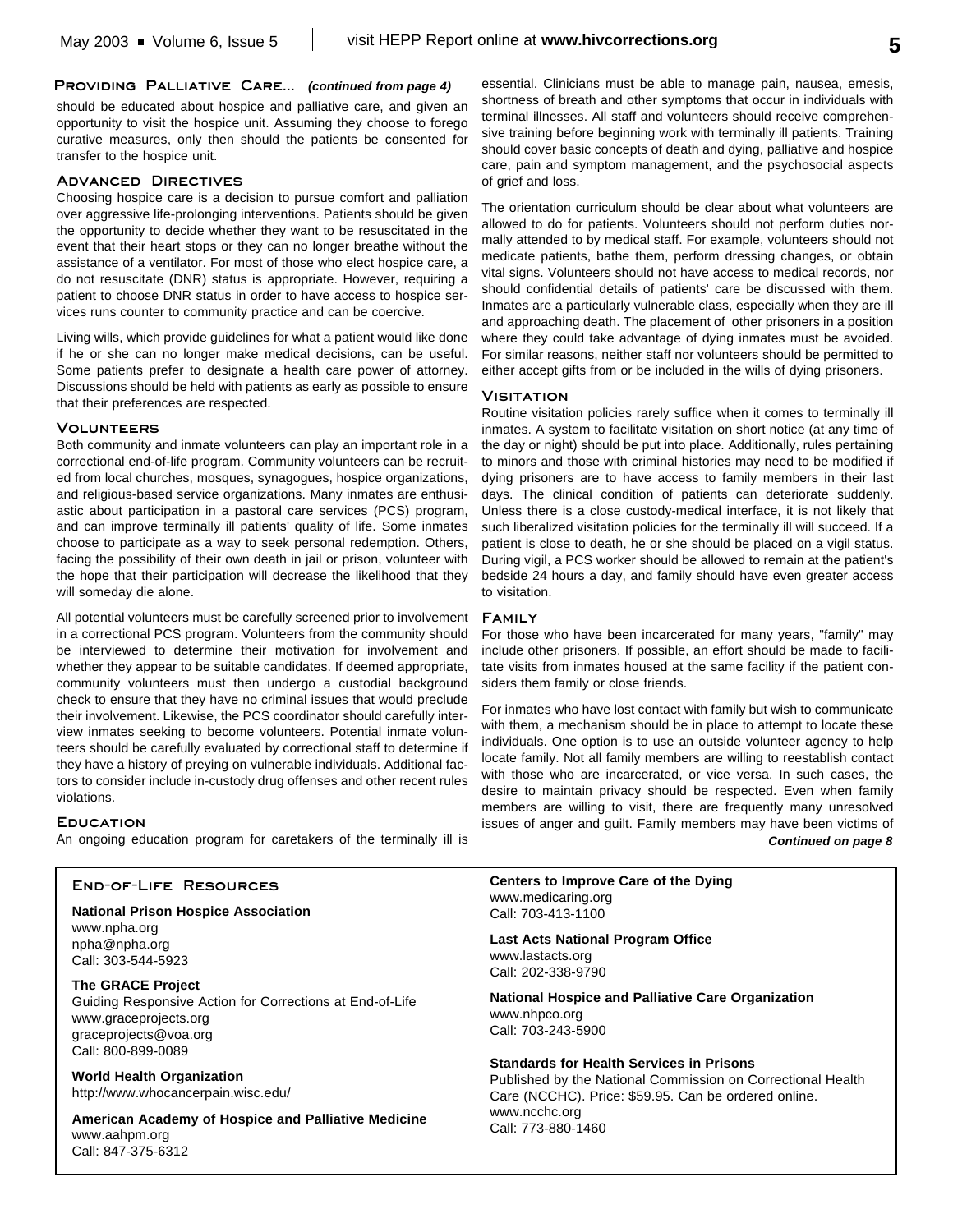## **Ask the Expert**

## **Case Study: End-of-life Care for Inmate with AIDS and Widely Metastatic Lung Cancer**

*Case presented by Stephen Tabet\*, MD, MPH, Assistant Professor of Medicine, University of Washington, and Director, Northwest Correctional Medicine Education Program, NW AIDS Education and Training Center. Discussion and recommendations by J. Randall Curtis\*, MD, MPH, Associate Professor of Medicine, Division of Pulmonary and Critical Care, University of Washington*

*A collaboration with the Northwest AIDS Education and Training Center, with Stephen Tabet, MD, and Kate Willner, trainer.*

*Case: A 52 year-old African-American male inmate with Class B2 AIDS (CD4 cell count 421, HIV RNA 5,790) was diagnosed with widely metastatic non-small cell carcinoma of the lung. He is currently taking multivitamins, citalopram (Celexa), and doxepin. He is being followed for depression by the psychiatrist at the prison. The patient was seen by a community oncologist who explained treatment options and the prognosis. The inmate decided that he does not want chemotherapy and wishes to be DNAR (Do Not Attempt Resuscitation). He is very concerned about pain and wants to be assured that he will not suffer. The patient still has five years left of a six-year prison term and is unlikely to get early release. The patient has been a devout Christian for the past year.*

**Discussion:** Although this patient has HIV infection, his cancer is what limits his life expectancy. Patients with Stage IV lung cancer have a median survival rate of less than four months. The inter-quartile range on this estimate is relatively small, suggesting that this man is unlikely to survive more than six months.

### *What issues should the primary care provider deal with first?*

The primary issues for this patient appear to be his possible depressive symptoms and concern about pain management. The first issue I will address is this patient's history of depression. It may be argued that depression can adversely influence a person's treatment decisions, and there is some evidence that depressed patients are more likely to choose to forego life-sustaining treatments.<sup>1</sup> However, just because someone is depressed does not mean that he or she is not competent to make treatment decisions. I would recommend that the primary care clinician and psychiatrist assess this patient's competency to make decisions. If they deem him competent, his wishes should be respected. Since his depression may respond to treatment, his preferences for palliative care should be reassessed from time to time. Data from the SUPPORT study suggest that when patients have a decrease in depressive symptoms, they are more likely to accept lifeprolonging treatments.<sup>2</sup>

The second issue is the patient's concern about pain. Incarcerated patients often become concerned about inadequate pain treatment, especially since their complaints may be viewed with distrust by health care providers. A recent study showed that pain is an important concern among patients with HIV infection, particularly those with a history of drug addiction.<sup>3</sup> Pain is a common symptom among patients with advanced AIDS<sup>4</sup> and as many as two-thirds of these patients describe moderate-to-severe or constant pain.<sup>5</sup>

## *Do you think consulting another oncologist is in order?*

Chemotherapy for widely metastatic lung cancer is not curative and the effect on duration of survival is minimal. However, recent advances in chemotherapy and current regimens that are much less toxic than they were several years ago make it a worthwhile option to consider. After initiating palliative care and reassuring the patient that his pain will be treated and that his treatment preferences will be respected, it would be reasonable for the clinician to readdress the option of palliative chemotherapy and ask the patient if he is interested in discussing this option with another oncologist.

## *When should end-of-life issues be discussed and how?*

It is impossible to be prescriptive about the "right" time to discuss palliative and end-of-life care. Often, clinicians wait until they have decided that life-sustaining treatments are no longer indicated before they broach the subject of palliative and end-of-life care with patients or their families. Studies suggest that clinicians are waiting for patients to bring it up, while patients are waiting for clinicians to do so. In short, raise the subject early, and revisit it on a regular basis.

Because discussing palliative care with patients is an important part of providing high-quality care for patients with terminal illness, plan ahead with the same care that you give to other medical procedures. (1) Preparation: The clinician should review the patient's diagnoses, various treatment options, and likely prognosis with each type of treatment. It is important to know what has been communicated to the patient by other members of the health care team. It is also important to be familiar with the inmate's social support network, both in prison and in his community; (2) Location: This discussion should take place in a quiet and private room, safe from interruptions - admittedly difficult in a correctional facility; (3) Participants: If possible, ask the patient who should be present and what he or she would like to discuss; and (4) Plan for what is likely to happen after the discussion.

During these discussions, it is important to discuss prognosis and how the illness will affect the patient in an honest and meaningful way. At the same time, it is important to avoid completely discouraging hope among patients or their significant others who want to remain hopeful. $^{6,7}$ 

The discussion: First, review the treatment options and prognosis honestly and directly. Spend some time exploring feelings and listening to the patient's reactions about the discussion. It can be helpful for the clinician to repeat what the patient has said to show that the clinician is listening. It also allows a chance for the patient to correct any misunderstanding the clinician may have about what the patient said. It is important to tolerate silences. Sometimes, after what seems like a long silence, a patient will ask a particularly difficult question or express a difficult emotion.

It is important that the clinician make recommendations during the discussion. With increasing emphasis on patient autonomy and surrogate decision making, there may be a tendency for some clinicians to describe treatment options to a patient or significant other and then feel that they should not make a recommendation. On the contrary, it is important that clinicians offer their expertise to patients and their significant others, and part of this is offering sound recommendations.

Concluding the discussion, the clinician should summarize the major points and ask the patient if there are any questions. The clinician should then propose an appropriate follow-up plan. This often includes an appointment for a future meeting, and a way for the patient to get a message to the clinician if questions arise before the next meeting.

There are a number of issues unique to the correctional environment discussed in a recent publication from the HIV/AIDS Bureau of the Health Services and Resources Administration.<sup>8</sup> For example, protecting an inmate's medical confidentiality can be difficult. Corrections officers may be involved in discussions with medical staff about patient care for security reasons. Also, the issue of advance directives is delicate in penal situations, where self-determination is, by definition, abridged. Care providers must be assured that a patient's decisions are voluntary regarding access to and withholding of life-sustaining treatment.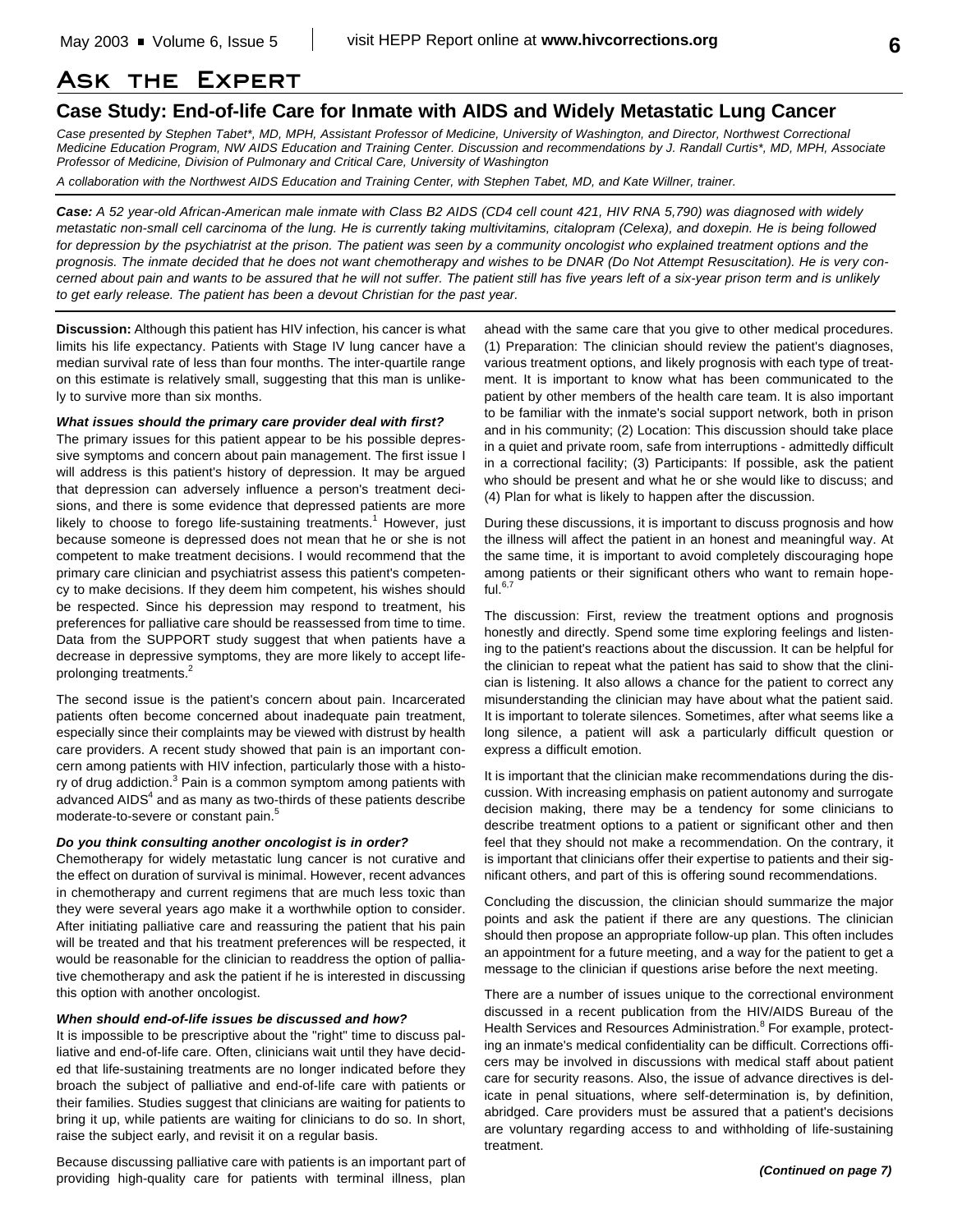## *Is there anything that would make end-of-life discussions different given that the patient is African-American and a devout Christian?*

Culture and ethnicity are important factors to consider in patient-clinician communication, especially when discussing palliative care. In several studies of people with AIDS, black and Hispanic persons were less likely to communicate with their primary care clinicians about endof-life care than Caucasian gay or bisexual men.<sup>9-11</sup> People of color with AIDS are more likely to report that they don't like to talk about endof-life care and are more likely to worry that talking about death could bring death closer than are Caucasian patients with AIDS.<sup>12</sup> Similarly, injection drug users and women with high-risk sexual partners are more likely to worry that talking about death it brings it closer.<sup>12</sup> Caucasians are more likely to prefer a treatment approach that focuses on palliative care as opposed to extending life, and this association persists even after controlling for education, income and HIV risk behavior.<sup>13</sup> While clinicians should be aware of the diversity of barriers that may exist for patients from different cultures and be willing to discuss these barriers openly with patients,<sup>12,14</sup> it is important to realize that statistical associations by race and ethnicity are not predictive of a particular individual's treatment preferences.

### *\*DISCLOSURES: Nothing to disclose*

#### *FOOTNOTES:*

*1. Blank K, Robison J, Doherty E, Prigerson H, Duffy J, Schwartz HI. Lifesustaining treatment and assisted death choices in depressed older patients. J Am Geriatr Soc 2001; 49:153-61.*

*2. Rosenfeld KE, Wenger NS, Phillips RS, Connors AF, Dawson NV, Layde P, Califf RM, Liu H, Lynn J, Oye RK. Factors associated with change in resuscitation preferences of seriously ill patients. Archives of Internal Medicine 1996; 156:1558-1564.*

*3. Curtis JR, Wenrich MD, Carline JD, Shannon SE, Ambrozy DM, Ramsey PG. Patients' perspectives on physicians' skills at end-of-life care: Differences between patients with COPD, cancer, and AIDS. Chest 2002; 122:356-362.*

*4. Kimball LR, McCormick WC. The pharmacologic management of pain and discomfort in persons with AIDS near the end of life: use of opioid analgesia in the hospice setting. Journal Of Pain and Symptom Management 1996; 11:88-94.*

*5. Frich LM, Borgbjerg FM. Pain and pain treatment in AIDS patients: a longitudinal study. Journal Of Pain and Symptom Management 2000; 19:339-347.*

*6. Wenrich MD, Curtis JR, Ambrozy DM, Carline JD, Shannon SE, Mihara M, Ramsey PG. Provision of emotional support and personalized care by physicians to patients nearing the end of life. Journal Of Pain and Symptom Management 2003; 25:236-246.*

*7. Back AL, Arnold RM, Quill TE. Hope for the best, and prepare for the worst. Ann Intern Med 2003; 138:439-43.*

*8. O'Neill JF, Selwyn PA, Schietinger H. A Clinical Guide to Supportive and Palliative Care for HIV/AIDS. Rockville, MD: Heath Resources and Services Administration, 2003.*

*9. Haas JS, Weissman JS, Cleary PD, Goldberg J, Gatsonia C, Seage GR, Fowler FJ, Massagli MP, Makadon HJ, Epstein AM. Discussion of*

# **Resources & Websites**

## **"Hepatitis C: What Clinicians and Other Health Professionals Need to Know"**

*www.cdc.gov/ncidod/diseases/hepatitis/c\_training/edu/default.htm* A web-based training course for primary care physicians, nurses, and other health care workers. Developed by the CDC's Division of Viral Hepatitis and the Division of Media and Training Services. The course can be completed in about 2 hours; ACCME, CNE, and CEU continuing education credit is available.

## **New HIV Testing and Prevention Efforts**

*www.cdc.gov/mmwr/preview/mmwrhtml/ mm5215a1.htm*

New CDC-issued policies for HIV testing and prevention.

**HIV Medication Chart** *www.crine.org/info/pillchart.html*

Some surveys suggest that many patients want to discuss spiritual or religious issues with their primary care clinicians.<sup>15</sup> Recent reviews have suggested approaches that physicians can take in discussing these matters with their patients.<sup>16,17</sup> A clinician can ask the patient if there are aspects of his or her spirituality or religion that the patient feels the clinician should know about in providing medical care.

## *Is it possible to get a consult or assistance with end-of-life issues?*

Palliative medicine specialists can help clinicians and patients decide on therapy goals and explain the available options for palliative treatments, including potential palliative benefits of therapies frequently not considered palliative, such as chemotherapy and antiretroviral therapy. Palliative medicine specialists help patients focus on what is most important to them, helping them find value and meaning as their lives come to a close.

HRSA recently published A Clinical Guide for Supportive and Palliative care Care for People with HIV/AIDS, $^8$  available on the web at http://hab.hrsa.gov.

*For information specific to customs of various ethnic and cultural groups, see http://www.pallcare.asn.au/mc/mccontents.html.*

*preferences for life-sustaining care by persons with AIDS. Archives of Internal Medicine 1991; 153:1241-1248.*

*10. Teno JM, Lynn J, Phillips RS, Murphy D, Youngner SJ, Bellamy P, Connors AF, Desbiens NA, Fulkerson W, Knaus WA. Do formal advance directives affect resuscitation decisions and the use of resources for seriously ill patients? Journal of Clinical Ethics 1994; 5:23-30.*

*11. Wenger NS, Kanouse DE, Collins RL, Liu H, Schuster MA, Gifford AL, Bozzette SA, Shapiro MF. End-of-life discussions and preferences among persons with HIV. JAMA 2001; 285:2880-2887.*

*12. Curtis JR, Patrick DL, Caldwell E, Collier AC. Why don't patients with AIDS and their clinicians talk about end-of-life care? Barriers to communication for patients with AIDS and their primary care clinicians. Archives of Internal Medicine 2000; 160:1597-1601.*

*13. Mouton C, Teno JM, Mor V, Piette J. Communication of preferences for care among human immunodeficiency virus-infected patients. Archives of Family Medicine 1997; 6:342-347*

*14. Curtis JR, Patrick DL. Barriers to communication about end-of-life care in AIDS patients. Journal of General Internal Medicine 1997; 12:736- 41.*

*15. Ehman JW, Ott BB, Short TH, Ciampa RC, Hansen-Flaschen J. Do patients want physicians to inquire about their spiritual or religious beliefs if they become gravely ill? Archives of Internal Medicine 1999; 159:1803- 1806.*

*16. Post SG, C.M. P, Larson DB. Physicians and patient spirituality: professional boundaries, competency, and ethics. Annals of Internal Medicine 2000; 132:578-583.*

*17. Lo B, Ruston D, Kates LW, Arnold RM, Cohen CB, Faber-Langendoen K, Pantilat SZ, Puchalski CM, Quill TR, Rabow MW, Schreiber S, Sulmasy DP, Tulsky JA, Life. WGoRaSIatEo. Discussing religious and spiritual issues at the end of life: a practical guide for physicians. JAMA 2002; 287:749-754.*

## **Drugs@FDA: A Catalog of FDA Approved Drug Products**

*www.accessdata.fda.gov/scripts/cder/drugcat/*

A pilot project of the FDA that provides a single, searchable internet source for official, up-to-date information about FDA-approved brand name and generic drugs (including those for the treatment of HIV/AIDS and related conditions).

## **Interactive Database of Drug Interactions**

*hivinsite.ucsf.edu/InSite.jsp?page=ar-00-02*

## **Drug Database**

*www.aidsinfo.nih.gov/drugs/fda\_drug.asp* Searchable by drug name, class, or other search terms. Sponsored by AIDSinfo, a service of the U.S. Department of Health and Human Services.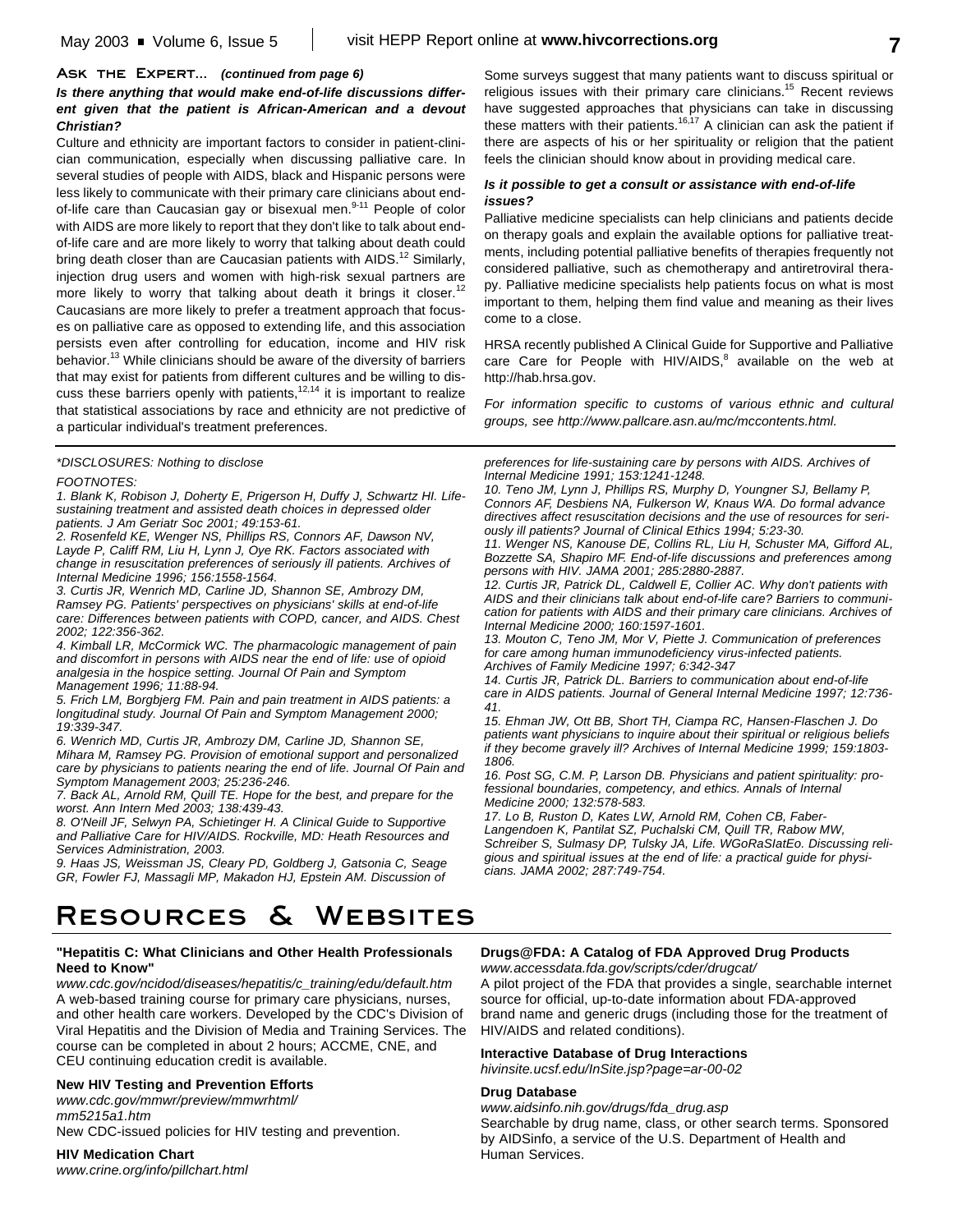## **Providing Palliative Care...** *(continued from page 5)*

the dying patient, or the family member may have victimized the patient. Staff must anticipate and be prepared to mediate in these often-painful confrontations.

## **Bereavement Support**

Working continuously with terminally ill patients can take an emotional toll on both staff and volunteers, so it is important to have an organized program to address their emotional needs. Memorial services - ideally open to both staff and inmates - should be held for those who have died.

## **Conclusion**

The over two million individuals in this country's prisons and jails represent an aging population with multiple chronic medical problems. Many prisoners are destined to die while incarcerated. Correctional systems have a responsibility to attend to end of life issues, which include advance directives and management of pain and other symptoms of terminal conditions. Although many jails and prisons choose to transfer patients to community facilities for end of life care, patients can be cared for in the correctional setting in a secure, competent, compassionate manner. Close cooperation between custody and medical staff is necessary for the success of any correctional end of life care program. With the active participation of all those involved, terminally ill prisoners who will not be released can be provided a humane end of life experience within the correctional setting.

## *\*DISCLOSURES: Nothing to disclose*

## *FOOTNOTES:*

*1. Harrison PM, Karberg, J C. Prison and Jail Inmates at Midyear 2002. Bureau of Justice Statistics Bulletin, U.S. Department of Justice, April 2003.*

*2. Hammett, TM. The Burden of Infectious Disease Among Inmates of and Releasees From US Correctional Facilities, 1997. Am J Public Health 2002:92:1789-1794.* 

*3. Dees A, Thomas D. HIV Treatment and the 8th Amendment. HEPP Report 2002(5)11.*

*4. GRACE Project. End of Life Care Standards of Practice in Correctional Settings. http://www.graceprojects.org/graceprojects/standards.htm. Accessed April 28, 2003.*

*5. Dubler, N., Post, L. Improving Palliative Care Practice in Jails and Prisons. Rockville, Maryland. 2001. U.S. Department of Health and Human Services, Health Resources and Services Administration.*

*6. National Commission on Correctional Health Care. Standards for Health Services in Prisons: Care for the Terminally Ill. 2003.*

*7. World Health Organization. Cancer Pain relief: With a Guide to Opioid Availablity (2nd edition) 1996; Geneva, Switzerland.*

*8. World Health Organization. Symptom relief in Terminal Illness. 1998; Geneva, Switzerland. 9. Centers for Disease Control and Prevention. Prevention and Control of Infections with Hepatitis Viruses in Correctional Settings. MMWR Morb Mortal Wkly Rep. 2003;52(RR-1).*

## **Meeting Update: Society of Correctional Physicians (SCP)**

## **Baltimore, Maryland, April 10, 2003**

*By Joseph Paris\*, M.D., Medical Director, Georgia Department of Corrections*

The Society of Correctional Physicians (SCP) held its semiannual meeting in Baltimore, Maryland, on April 10. The theme, Correctional Care of Infectious Diseases and Mental Health Issues, attracted experts willing to share recent developments with the audience of correctional physicians. In the field of infectious disorders, contributions were given by Drs. David Williamson of the C. T. Perkins Hospital Center, David L. Thomas of Johns Hopkins, Jay Hoofnagle of the National Institutes of Health, Glenn Treisman of Johns Hopkins, and others.

Dr. Thomas emphasized the importance of HBeAg testing of all patients with chronic hepatitis B virus (HBV). Patients with negative HBeAg tests and normal ALT levels are "healthy carriers," he said. Indications for interferon treatment include persistently elevated ALT levels (over twice the normal level), abnormal liver histology, and absence of endstage liver disease. Sustained responders ("cures") will have no evidence of HBeAg, will show corresponding antibodies (Anti-HBe), and ALT normalization.

Dr. Hoofnagle described a new understanding of the natural history of chronic hepatitis C (HCV) infection. In the absence of HIV coinfection, HCV may take up to 50 years to evolve into fatal end-stage liver disease or hepatocellular carcinoma (HCC). HCV progression is marked by development of liver fibrosis, as measured by Stages 1-4 liver histology. Because therapies are constantly being improved, Hoofnagle stated that it might be prudent to wait for better therapies for patients with early stages of fibrosis. Otherwise, he said, a treatment failure may result and patients may not respond to retreatment with future therapies. Dr. Hoofnagle also showed his recent compilation of end-of-follow-up "cure" results for white and African American persons. Although the number of African American patients treated was small, a disturbing and unexplained lowered response rate was noted. The significance of this difference is not yet known.

Dr. Williamson described common psychiatric complications of HIV disease. He distinguished patients who can be safely treated by primary care physicians from those who may need psychiatric evaluation and follow-up. Lastly, Dr. Treisman reviewed mental health approaches to patients with HIV infection and other conditions. He emphasized the difficulty for psychiatrists to understand the motivations and social situation of the inmates that they treat. These barriers may result in a relative inability to achieve substantial patient rapport and therefore, less success in helping these patients.

Serologic testing for vaccinia is uninformative because it cannot be used to distinguish vaccinia immunity from vaccinia infection unless baseline antibody titers are available.

Diagnostic tests for vaccinia are available only for research purposes, but are undergoing multicenter validation studies that might enable FDA to approve the test reagents for diagnostic use.

## **Prophylaxis for Those at High Risk**

Prophylactic treatment with VIG is not recommended for persons or close contacts with contraindications to smallpox vaccination who are inadvertently inoculated or exposed.

### **Reporting adverse events**

Suspected cases of these illnesses or other severe adverse events after smallpox vaccination should be reported immediately to state health departments and to the Vaccine Adverse Event Reporting System. Reports can be made online at https://secure.vaers.org/ VaersDataEntryintro.htm. To request clinical consultation and IND therapies for vacciniarelated adverse reactions for civilians, contact your state health department or the CDC's Clinician Information Line (877-554-4625). Those with suspected adverse events should be removed from work until evaluated and cleared to return.

## **Timing of Tuberculosis Screening and Smallpox Vaccination**

Suppression of tuberculin skin test (TST) reactivity has been demonstrated after administration of smallpox vaccine. Health care workers scheduled to receive an annual TST should not receive the skin test for one month after smallpox vaccination to prevent possible false-negative reactions.

*\*DISCLOSURES: Nothing to disclose.*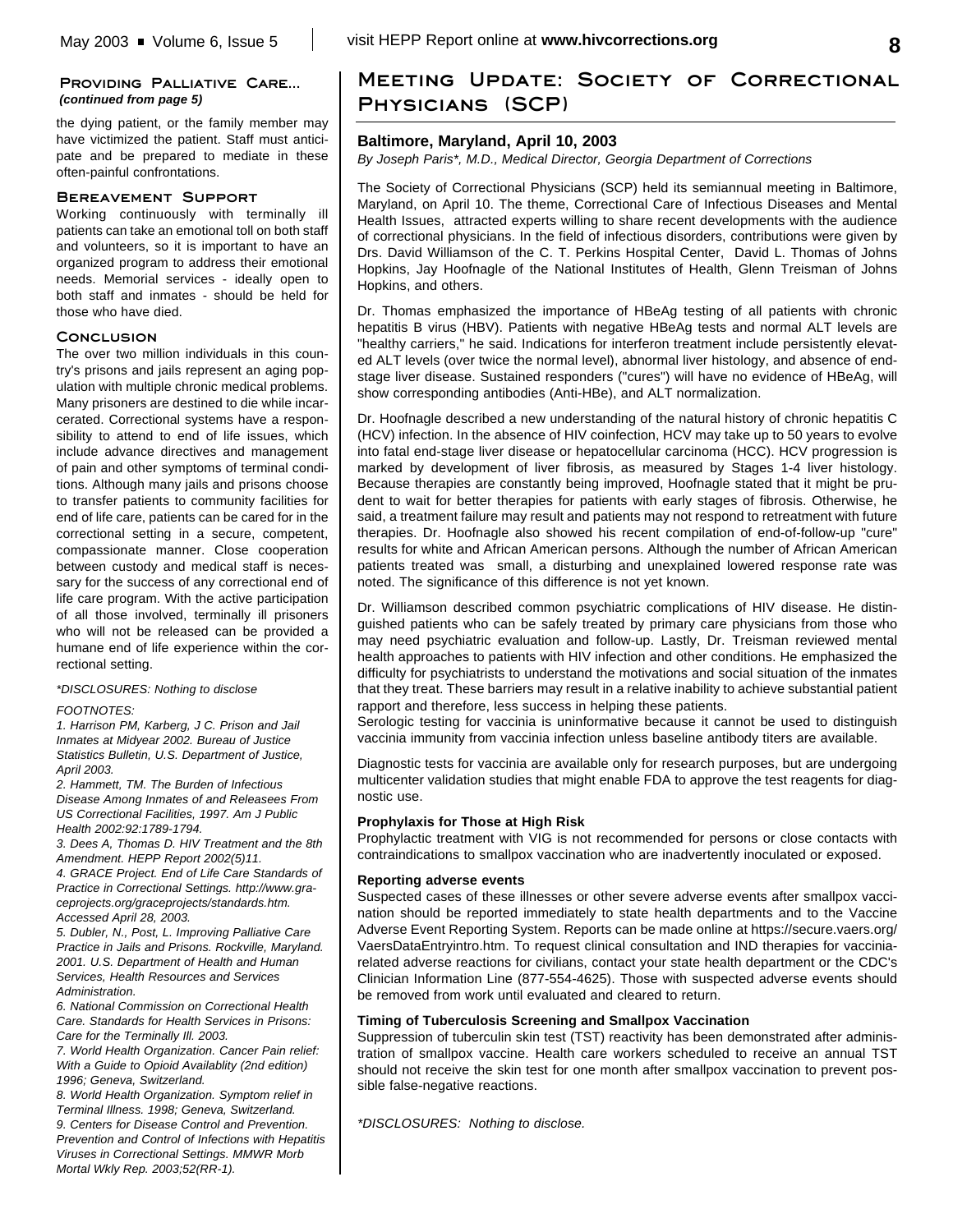# **Save the Dates**

**8th Northeast Correctional Health Care Conference** *May 21, 2003 Sturbridge, Massachusetts* On-site registration: \$90 Call: 781-890-3435 Email: chcc@icg-ps.com

#### **Legal Issues in Correctional Health Care**

Sponsored by NCCHC and the American Bar Association Criminal Justice Section *June 27-28, 2003 Chicago, Illinois* Call: 773-880-1460 Visit: http://www.ncchc.org/ edu\_legal2003/legal\_conf.pdf

## **American Correctional Association Summer Conference**

*August 9-13, 2003 Nashville, Tennessee* Call: 800-222-5646, ext. 1922 Visit: http://www.aca.org/conventions/conventions\_2003 \_summer.htm

## **3rd Annual Intensive Review in Correctional Medicine** Sponsored by the Correctional

Medicine Institute (CMI), the Society for Correctional Physicians (SCP), and Johns Hopkins University *September 4-6, 2003 Baltimore, Maryland Baltimore Marriott Waterfront Hotel* Call: 314-607-1565 Email: admin@cm-institute.org Visit: http://www.cm-institute.org/

**43rd Interscience Conference on Antimicrobial Agents and Chemotherapy (ICAAC)** *September 14-17, 2003 Chicago, Illinois* Call: 202-737-3600 Email: icaac@asmusa.org Visit: www.icaac.org/ICAAC.asp

> **The United States Conference on AIDS** Sponsored by the National Minority AIDS Council *September 18-21, 2003 New Orleans, Louisiana* Call: 202-483-6622 Visit: www.nmac.org

## **National Conference on Correctional Health Care** *October 4-8, 2003 Austin, Texas* Call: 773-880-1460 Visit: www.ncchc.org

# **Inside News**

**Report: U.S. Prison Population Tops 2 Million** The number of inmates in U.S. prisons and jails rose to 2,019,234 last year, the first time the number has exceeded 2 million, according to a report released by the Justice Department. California, Texas, Florida and New York remain the four largest state prison systems, though the number of inmates in federal prisons for the first time surpassed that of any state, with nearly 162,000 federal inmates. The report also noted a 5.4% increase in the number of people confined to local and county jails, the largest growth in the jail population in five years. Other findings: about 12% of all black men in the U.S. between 20-39 years old were in prison or jail, compared to 4% of Hispanic males and 1.6% of white males. *New York Times and Associated Press, 4/7/03*

## **Study: Ending Segregation of HIV-Positive Inmates Could Save Money**

**HIV**

Alabama<sup>1</sup>s prison system could save between \$306,000 and \$392,000 per year if it didn<sup>1</sup>t segregate HIV-positive inmates from the rest of the prison population, according to a report by the Alabama Prison Project and the ACLU National Prison Project. If the segregation ceased, 56 inmates would be eligible to join community-run corrections programs. Community corrections programs cost the state \$11 per day per inmate - \$15 less per day than it costs for an inmate to remain in prison. Alabama is the only state prison system that still segregates HIV-positive prisoners. *Associated Press, 4/30/03*

## **New Formulation of Viracept Approved by the FDA**

The FDA approved a new formulation of Viracept (nelfinavir) that reduces the number of pills patients must take each day. Previously available in 50 mg oral powder and 250 mg tablets, Viracept is now available in a 625 mg pill, reducing the number of tablets taken each day from 10 per day to four per day. The 625mg tablets will be available in the 3rd quarter of 2003 and will be parity priced with the 250mg tablets. Viracept 250mg will be continued to be manufactured. *FDA Release, 4/30/03*

## **CDC Urges Expanded HIV Screening, Recommends Testing All Pregnant Women**

The Centers for Disease Control and Prevention (CDC), in partnership with other federal agencies, is launching a new initiative to advance HIV prevention activities. While previous CDC efforts have focused mainly on preventing people from acquiring HIV/AIDS, new strategies will focus on prevention efforts for individuals already infected with HIV. This includes increased efforts to diagnose people who are not aware they are infected, and to educate each HIV-infected person on ways to prevent spreading the disease. As part of the new initiative, the CDC is recommending that HIV testing become a routine part of medical care, and in particular, offered to all pregnant women. It also aims to streamline the testing procedures so that prevention counseling is not a prerequisite for testing.

The agency will be conducting demonstration projects in high-prevalence settings (including correctional facilities) using the OraQuick HIV rapid test, which provides results in 20 minutes. The full report is available at www.cdc.gov/mmwr/preview/ mmwrhtml/mm5215a1.htm. *CDC, 4/18/03*

## **FDA Approves Valacyclovir for HIV-infected Patients**

GlaxoSmithKline announced that it has received supplemental approval from the U.S. Food and Drug Administration (FDA) to market its antiviral valacyclovir HCl (Valtrex) as the first FDAapproved antiviral therapy for the suppression of recurrent genital herpes in HIV-infected individuals. Valtrex was already approved for the treatment of herpes zoster and cold sores. *Reuters, 4/3/03*

## **Roche Gets FDA OK for Improved HIV Test**

Roche announced that it has received FDA approval for an automated version of a test used to detect and measure viral levels in the blood of HIVpositive patients. The Cobas Amplicor HIV-1 Monitor Test (version 1.5) can measure viral load levels as low as 50 copies of HIV RNA per millimeter of blood plasma. The test can also detect a broader range of HIV-1 subtypes than previous tests, according to Roche. *Reuters, 4/11/03*

## **Study: Physician Experience a Major Contributor to AIDS Survival**

Results from a study in Vancouver show that physician experience has an independent effect on the survival of patients with AIDS. Investigators from the British Columbia Centre for Excellence in HIV/AIDS evaluated the impact of "non-immunebased factors" in survival in 1400 HIV-infected patients starting HAART for the first time, following the cohort for 42 months. When HAART was initiated at CD4 levels about 200, patients treated by either experienced or inexperienced physicians had similar survival rates. However, in patients with CD4 counts <50, the hazard of death was greater for patients treated by inexperienced physicians. The study is presented in the March 28 issue of AIDS. *Reuters, 4/14/03*

## **TB**

## **Am J Prev Med: Treatment for Latent TB in Correctional Facilities**

A field study conducted by the CDC in nearly 50 correctional facilities evaluated high-risk populations at risk for co-infection with tuberculosis (TB) and HIV to find out if treating latent TB infection (LTBI) in inmates was feasible. In 49 correctional facilities in 12 states, 198,102 inmates had a tuberculin skin test (TST) read; 17% were positive. Of those who had a known HIV test result, 14.5% tested positive for HIV infection. Inmates with a positive TST were 4.2 times more likely than those with a negative TST to be infected with HIV. HIV-positive patients who began the 12-month TB treatment regimen were less likely than HIV-negative patients (40% vs 68%, respectively) to complete treatment. The results from the 8-year HIV-Related TB Prevention (HRTP) were published in the April 2003 American Journal of Preventative Medicine. *Am J Prev Med 2003;24(3)*